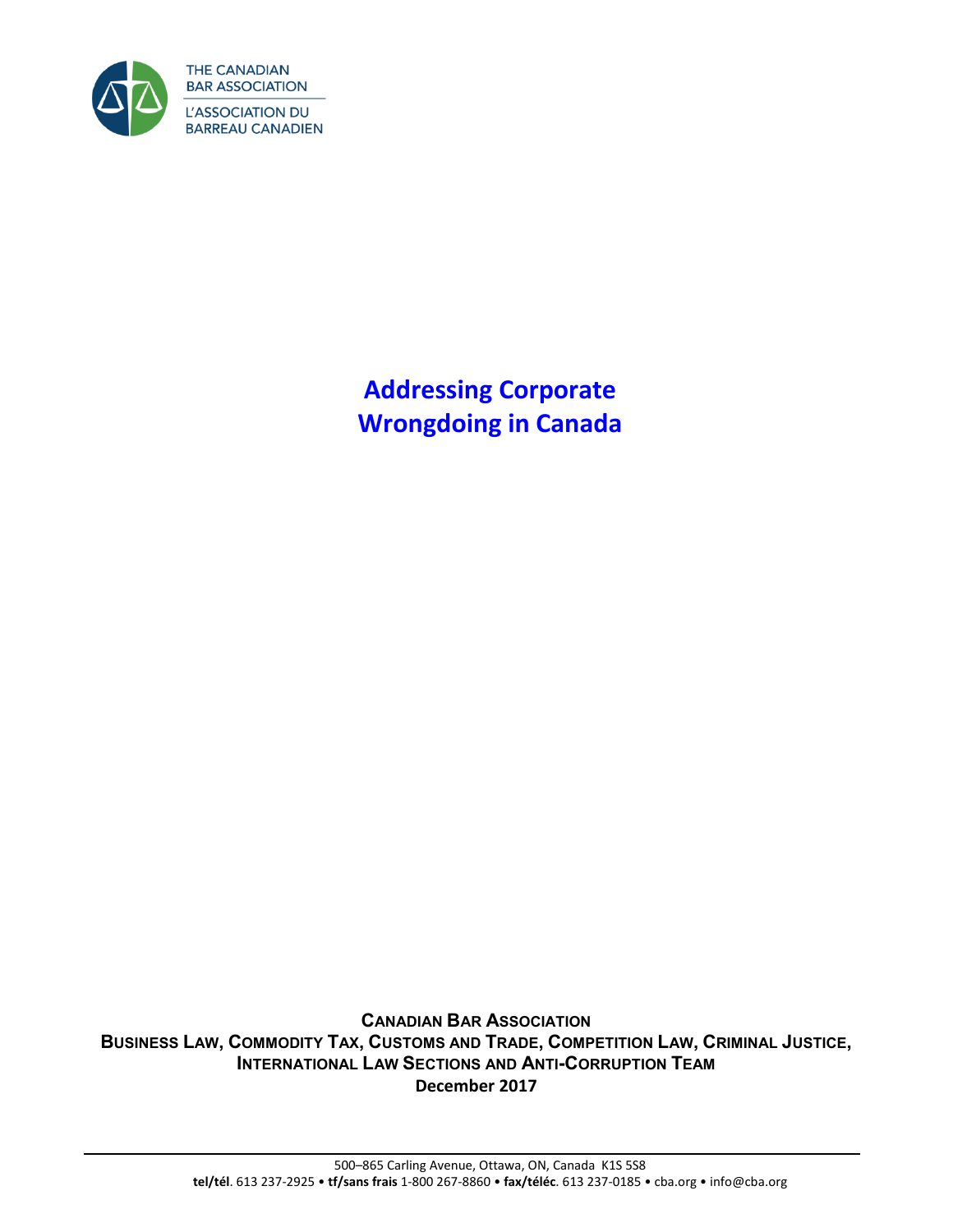## **PREFACE**

The Canadian Bar Association is a national association representing 36,000 jurists, including lawyers, notaries, law teachers and students across Canada. The Association's primary objectives include improvement in the law and in the administration of justice.

This submission was prepared by the Business Law, Commodity Tax, Customs and Trade, Competition Law, Criminal Justice and International Law Sections and the Anti-Corruption Team (collectively, the CBA Sections), with assistance from the Legislation and Law Reform Directorate at the CBA office. The submission has been reviewed by the Law Reform committee and approved as a public statement of the CBA Sections.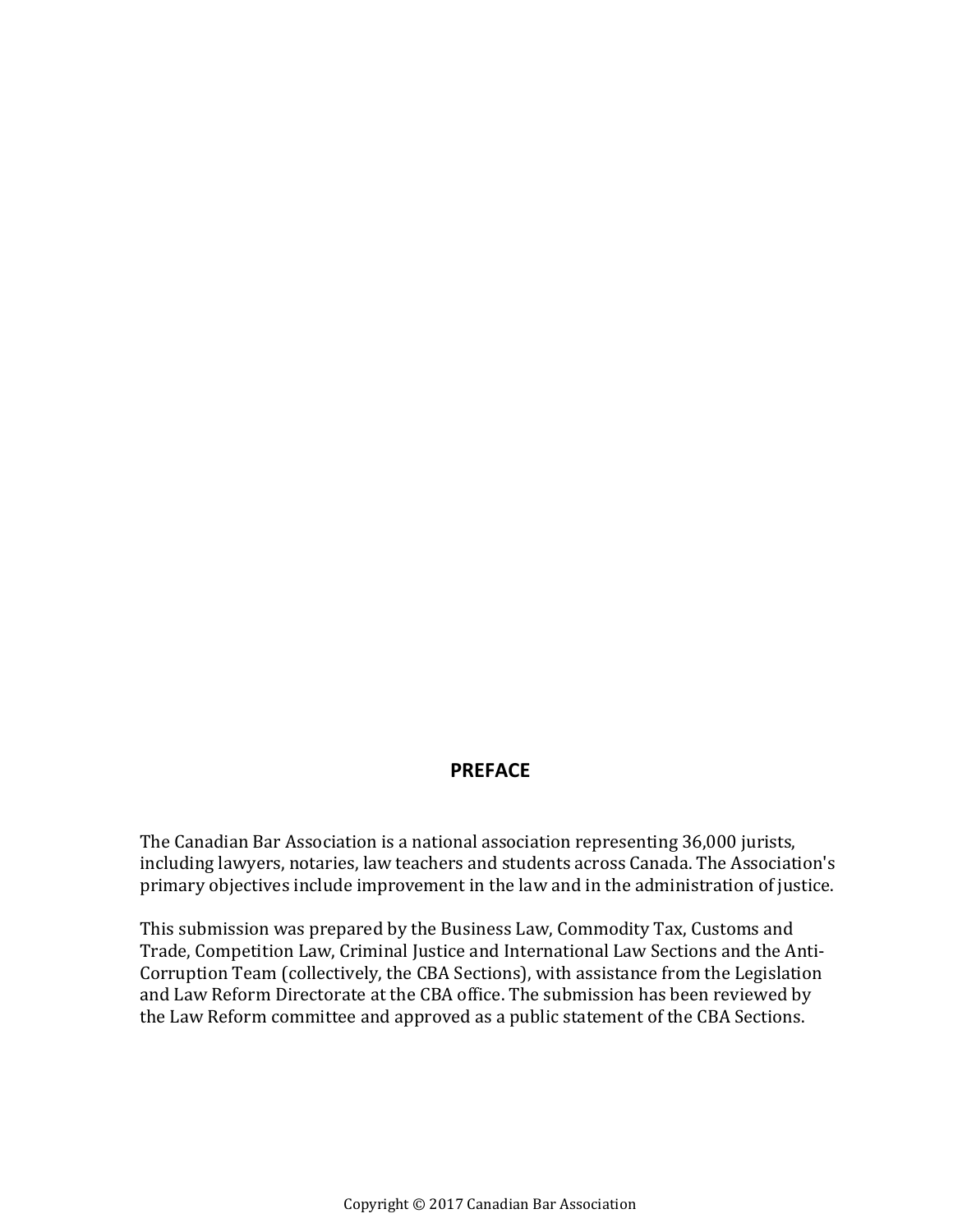## **TABLE OF CONTENTS**

## **Addressing Corporate Wrongdoing in Canada**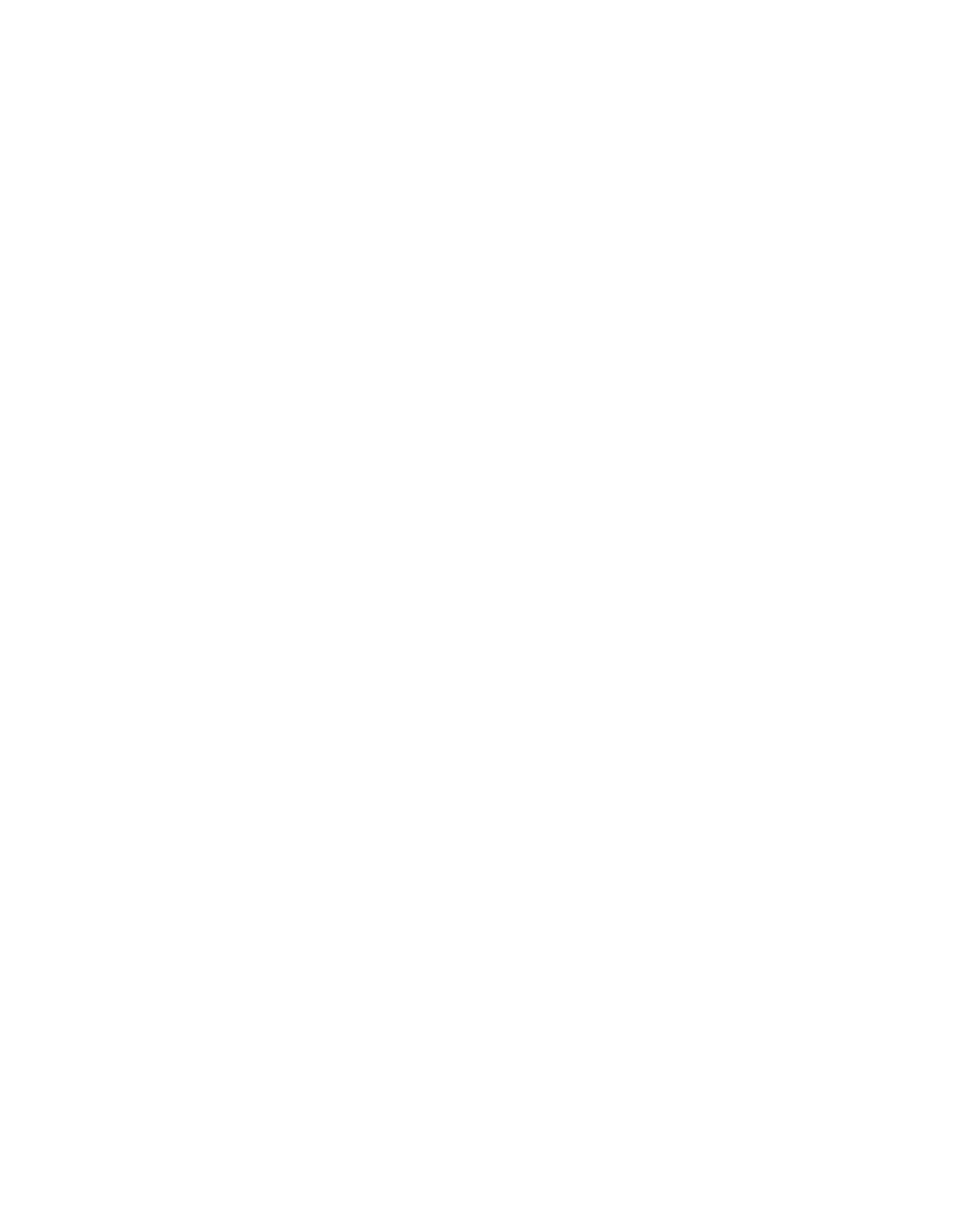# **Addressing Corporate Wrongdoing in Canada**

## <span id="page-4-0"></span>**I. INTRODUCTION**

The CBA Business Law, Commodity Tax, Customs and Trade, Competition Law, Criminal Justice, International Law Sections and Anti-Corruption Team, (collectively, the CBA Sections) welcome the opportunity to comment on a possible Deferred Prosecution Agreement (DPA) regime and enhancements to the Integrity Regime as part of the government's consultation on expanding Canada's toolkit to address corporate wrongdoing.

The CBA is a national association representing over 36,000 jurists, including lawyers, notaries, law teachers and students across Canada. We promote the rule of law, access to justice, effective law reform and provide expertise on how the law touches the lives of Canadians every day.

## <span id="page-4-1"></span>**II. DPA REGIME**

#### **Question 1: In your view, what are the key advantages and disadvantages of DPAs as a tool to address corporate criminal liability in Canada?**

Key advantages

DPAs encourage voluntary disclosure, foster a compliance culture and can provide a more effective way of holding organizations accountable without the cost, time and uncertainty associated with criminal trials. They offer more flexibility to prosecutors.

Corporate wrongdoing cases are often complex, taking time and resources to work their way through the court system. This new tool would alleviate some of the pressure Canada's courts are facing, brought to light in the Supreme Court of Canada judgment in *R. v. Jordan.<sup>1</sup>*

DPAs can reduce the negative consequences for blameless employees, shareholders, customers, pensioners, suppliers and investors. They may also enhance the prospects for prosecuting the actual individuals who were responsible for the wrongdoing.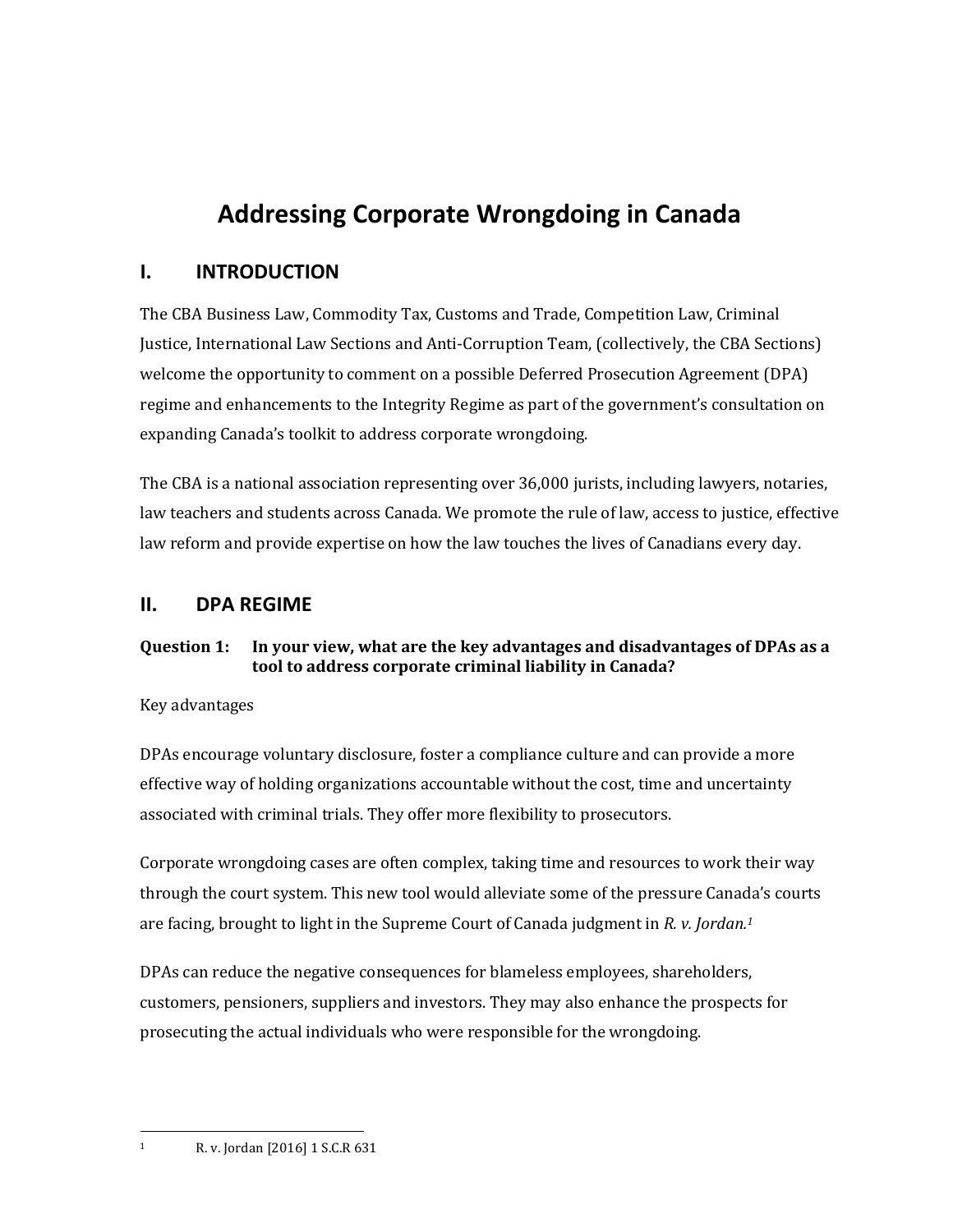They can also encourage cooperation from a corporation to gather evidence for investigations. These investigations are particularly difficult in foreign anti-corruption cases and criminal activity involving non-Canadian parties.

DPAs negotiated in the United States and recently in the United Kingdom have highlighted the importance of transparency and meaningful cooperation. Without DPAs, far fewer cases of wrongdoing would be brought to the public's attention.

For competition matters, DPAs would complement the Competition Bureau's existing Immunity Program2 and Leniency Program.3 Depending on how the DPA regime is structured, the availability of a DPA could offer an alternative for cooperating with the Crown, particularly since participation in the Leniency Program requires an applicant to plead guilty to an offence (and debarment under the current Integrity Regime).

#### Key disadvantages

Common concerns are that DPAs can weaken the deterrent effect of a prosecution. There may also be a perception that DPAs allow companies to "buy their way out of trouble" and are just the cost of doing business. This perception can lead to lack of respect for the administration of justice and erode public confidence.

These concerns should be put in context. The same concerns are present in many other situations, not just economic crime, and have not deterred other Canadian law enforcement agencies from offering remedial tools short of prosecution. Where a corporation displays this attitude, it can be addressed by prosecutorial discretion in deciding whether to offer or accept a DPA.

#### **Question 2: For which offences do you think DPAs should be available and why?**

DPAs should be available in cases of economic crime. This includes offences such as fraud, false accounting, corruption, foreign bribery and money laundering (or dealing with the proceeds of crime), exportation and/or importation of prohibited or restricted goods and related offences.

DPAs should be available for all offences which can result in debarment under the Integrity Regime. A key motivation for an organization to seek a DPA would be to avoid debarment.

 $\overline{a}$ <sup>2</sup> Competition Bureau, <u>Bulletin – Immunity Program under the Competition Act</u> (June 7, 2010). [\(http://ow.ly/1byV30gEF2B\)](http://ow.ly/1byV30gEF2B)

<sup>3</sup> Competition Bureau, Bulletin – [Leniency Program \(](file:///C:/Users/marcao/AppData/Local/Microsoft/Windows/Temporary%20Internet%20Files/Content.Outlook/HRVPYLAO/Bulletin%20–%20Leniency%20Program)September 29, 2010). [\(http://ow.ly/MiQd30gEEWe\)](http://ow.ly/MiQd30gEEWe)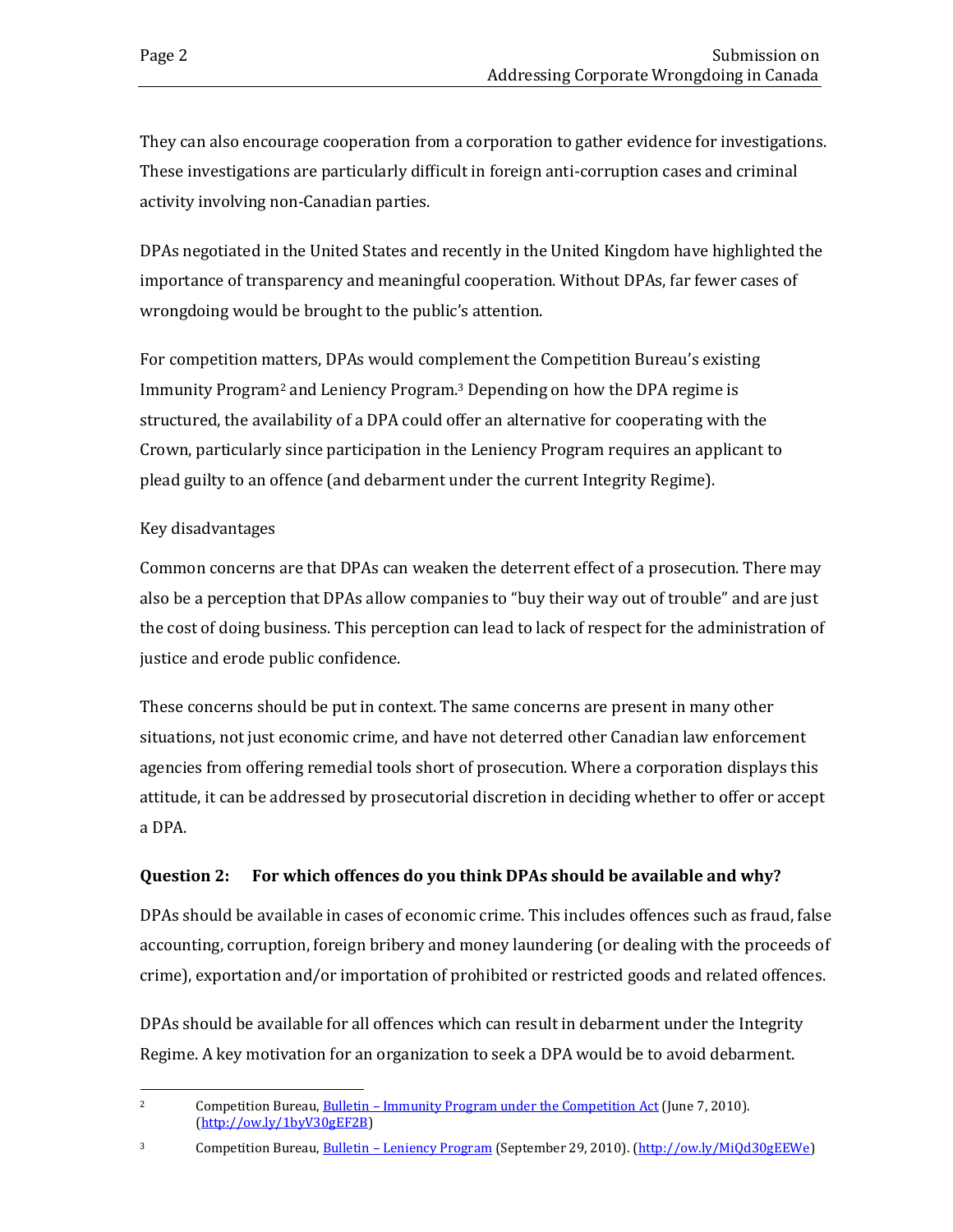Debarment can lead to the kinds of harm to blameless persons that DPAs are intended to avoid. Excluding some debarment offences from DPA eligibility would leave litigation as the only option (unless the Integrity Regime allows for discretion for the debarment period).

DPAs should be available for offences under the *Competition Act,* including offences of coordinated conduct. While cooperation programs exist at the Competition Bureau, DPAs would complement those programs – particularly if an organization doesn't qualify for a Bureau program or is otherwise reluctant to come forward given the onerous requirements of these programs. The US Antitrust Division operates a Leniency Program<sup>4</sup> similar to the Competition Bureau's Immunity and Leniency Programs, but the US Antitrust Division is nonetheless willing to enter into DPAs in appropriate cases.

As Canada becomes more comfortable and experienced with this new tool, the government could expand the scope of DPAs to include more offences.<sup>5</sup>

**Death or serious injury**: A DPA should not be available in situations of permanent serious bodily injury or death. A DPA would not be appropriate and, in some cases, could bring disrepute to the criminal justice system.

**Individuals and corporations**: The DPA Discussion Paper suggests that DPAs would be available to corporations. For greater certainty, we suggest that all entities doing business with the government (e.g. companies, firms, partnerships, etc.) be eligible for DPAs. DPAs should be available to an "organization" as defined in section 2 of the *Criminal Code*. Generally, DPAs should not be available to individuals. Entities seeking DPAs should be required to cooperate fully with authorities to bring the individuals who engaged in misconduct to justice.

#### **Question 3: What role do you think the courts should play with respect to DPAs?**

One option is that the court could approve the DPA (similar to the UK regime). Another option is that a court could provide independent "judicial scrutiny" of the proposed DPA but it would ultimately be approved by the prosecutor and the organization. For example, a court could offer its views on whether the proposed DPA is fair and proportionate to the parties.

l 4 See US Department of Justice, Antitrust Division, Leniency Program [\(www.justice.gov/atr/leniency](http://www.justice.gov/atr/leniency-program)[program\)](http://www.justice.gov/atr/leniency-program).

<sup>&</sup>lt;sup>5</sup> The DPA Discussion Paper points out that in some jurisdictions where DPAs are available only for certain specified offences, the use of DPAs seems to be more limited. For example, DPAs are not as broadly available in the UK as they are in the US and, to date, the UK DPA regime has been used only three times. However, the limited use of UK DPAs may also relate to some of its other characteristics, such as the role of the courts, publication of the terms of the DPA, etc.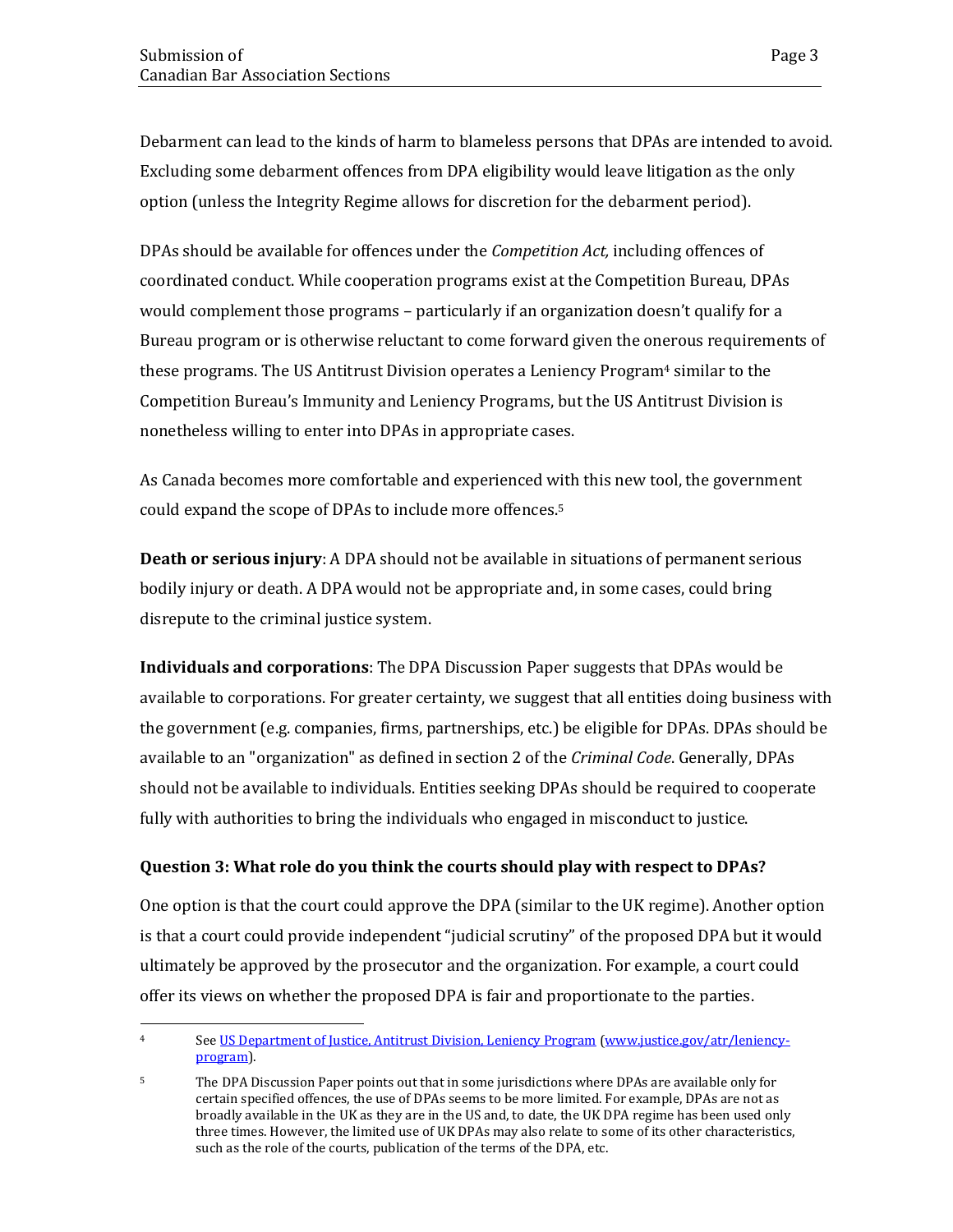The fundamental determination for the court would be whether the proposed DPA brought the administration of justice into disrepute. For example, some US courts have rejected DPAs where the organization was to pay a fine but there were no consequences for the employees who conducted the wrongdoing. The court found that letting these individuals escape justice was unacceptable.

However, some lawyers suggest that DPAs should not be conditional on court approval as they represent an exercise of prosecutorial discretion. A court approval process could involve multiple court appearances, create significant uncertainty and undermine the attractiveness of the DPA process.6 Moreover, court approval may create additional risks and exposure for the organization, when it is otherwise willing to reach a resolution with the Crown in Canada.

If court filings were required, one model to consider is, where a DPA is filed with the court, it is open for public comment for the prosecutor's consideration for a set period (e.g. 30 days). After the consultation period, the DPA becomes binding. This approach is used with some antitrust settlements in the US.

Another option would be to enter into Non Prosecution Agreements (NPA). In short, an NPA is similar to a DPA but does not result in laying any charges or any agreement. Again, the US Department of Justice (Antitrust Division) has used NPAs in certain cases to achieve the goals of effective law enforcement.

#### **Question 4: What factors should be taken into account in offering a DPA?**

First, to maintain and uphold independence, the offer to enter into DPA discussions should be at the discretion of the prosecutor.

However, an organization should also be able to proactively submit a DPA proposal without prejudice to any future proceeding or to the independence of the prosecutor. DPAs should be available to an organization that wants to cooperate with the authorities and approaches the Crown with a hypothetical set of circumstances7.

The following factors should be considered:

Has the organization accepted responsibility for the conduct?

 $\overline{a}$  $6 \text{ In the US, it appears that DPAs are registered with courts only in cases where prosecution is resumed.}$ The courts generally do not play a role in approving or in overseeing DPAs.

<sup>7</sup> This process is part of the US DPA regime.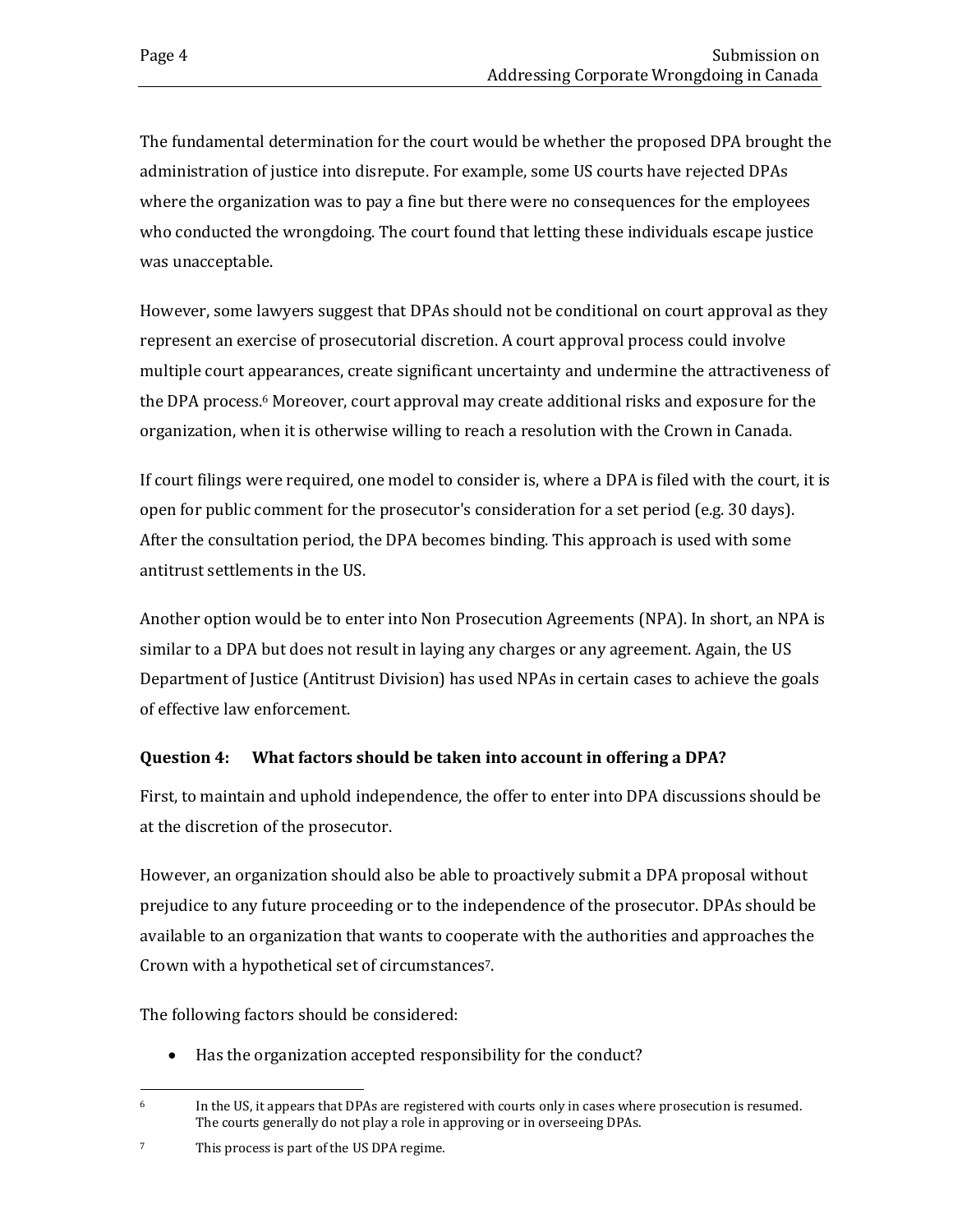- Has the organization demonstrated that it genuinely seeks to reform its practices and corporate culture?
- Has the organization mitigated the damage caused by the conduct?
- Does the offending conduct represent the actions of individuals or is it sanctioned by company policies and practice and are those individuals still with the organization?
- Is a criminal conviction likely to have disproportionate negative impacts on innocent people (e.g. shareholders, pension plan holders, employees, suppliers)?
- Is the organization a repeat offender?

 $\overline{a}$ 

**Reasonable prospect of conviction**: DPAs should not be the default option for a questionable or borderline case. A DPA should be considered only if it otherwise meets the prosecution<sup>8</sup> threshold of a reasonable prospect of conviction. The Crown must know its case and have evidence on the material elements of the offence.

We offer the following comments on some of the factors listed in the DPA Discussion Paper:

**Seriousness of the offence and collateral impact on third parties**: It is not clear how the seriousness of the offence and impact on third parties may factor in the decision to offer a DPA. All offences warranting consideration for prosecution, potential debarment under the Integrity Regime and a DPA would presumably be serious. In addition, the impact on victims and third parties is a matter that could be addressed through restitution obligations in the DPA. An implication that the government may deem some offences or the impact on third parties as too serious for a DPA could undermine the predictability or certainty required for organizations to come forward and propose a DPA.

**Level of involvement by senior management**: Involvement by senior management should not necessarily disqualify an organization for DPA consideration. The level of involvement by senior management would drive the degree of remedial measures required by the organization to demonstrate that it genuinely seeks to reform its business practices and corporate culture. Deliberate and harmful actions from the organization's directing minds would be aggravating factors that may lead the Crown to not offer a DPA.

<sup>&</sup>lt;sup>8</sup> The Public Prosecution Service of Canada (PPSC) and provincial Crown Attorneys would work with DPAs.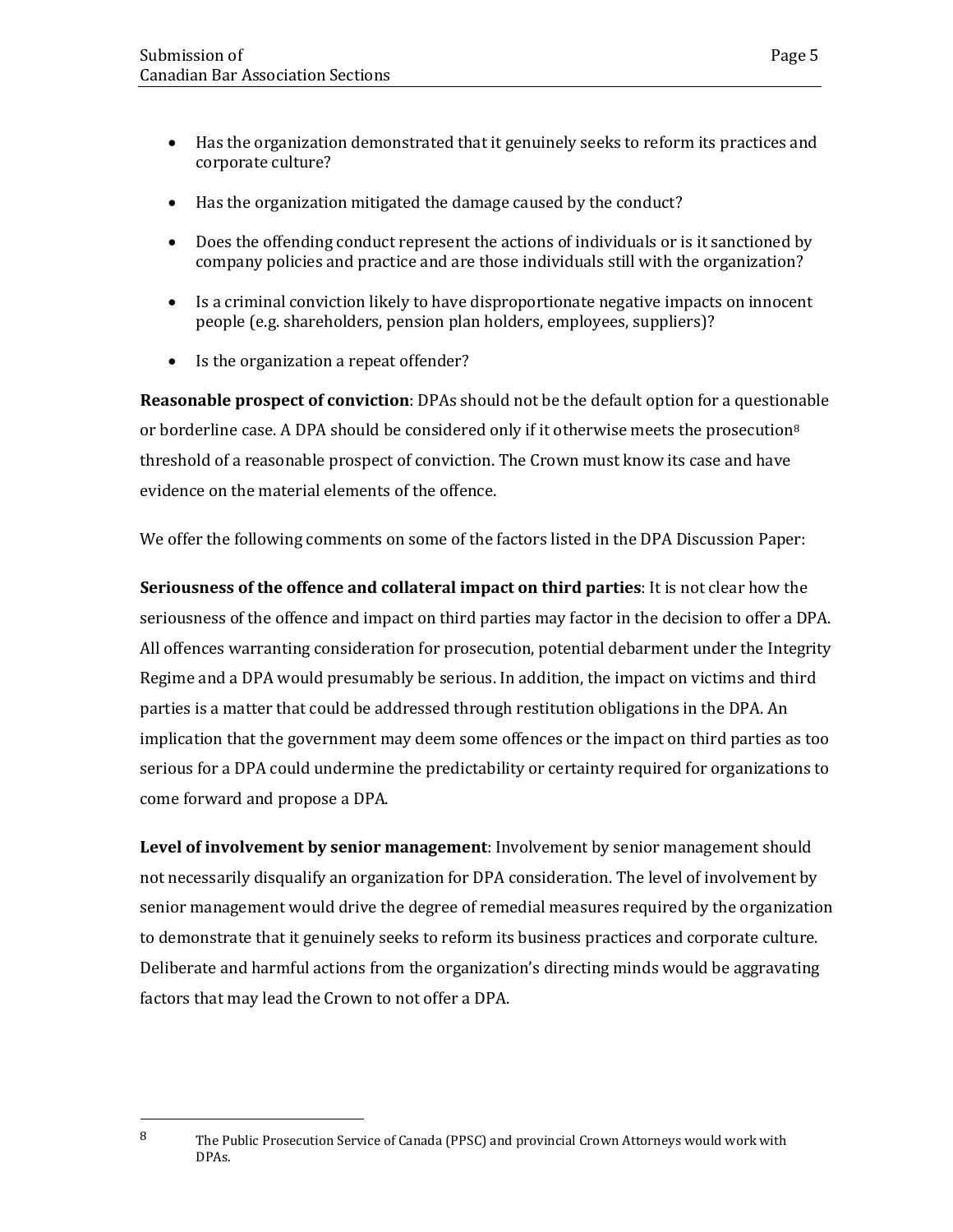**Reporting**: The factor of reporting wrongdoing without undue delay should be qualified to give an organization reasonable time to conduct an internal investigation after the matter comes to its attention.

**Identification of implicated individuals**: The government should recognize that, in some cases, despite an organization's willingness to cooperate, it may be difficult to identify implicated individuals.

#### **Question 5: When would a DPA not be appropriate?**

It would not be appropriate to offer a DPA when:

- a) the conduct raises national security or foreign affairs issues, or where the DPA would not be in the public interest generally;
- b) the corporate wrongdoing led to death or permanent serious bodily injury;
- c) the organization is not a bona fide business, exists only for the purposes of illegal conduct or is part of, or associated with, a criminal enterprise;
- d) the organization has been previously warned or sanctioned, or criminal charges have been laid with no substantial changes to prevent such conduct in the future.

#### **Question 6: What terms should be included in a DPA?**

The DPA Discussion Paper notes that DPA terms would be customized to fit each case. That said, most DPAs should include the following:

- statement of facts relating to the offence;
- acknowledgement of responsibility for the conduct;
- implementation of applicable compliance programs (e.g. addressing anti-corruption, respect for human rights, or environmental requirements);
- where appropriate, a period of supervision by a monitor and funding of independent monitor by the organization;
- payment of fines, disgorgement of profits made from the misconduct;
- where applicable, restitution and compensation of victims;
- expiry date.

DPAs should not be a cost of doing business and they need to reflect true contrition from the organization. However, insisting on an express admission of guilt – which could be quickly used by class action plaintiffs – would likely have a chilling effect on DPAs and undermine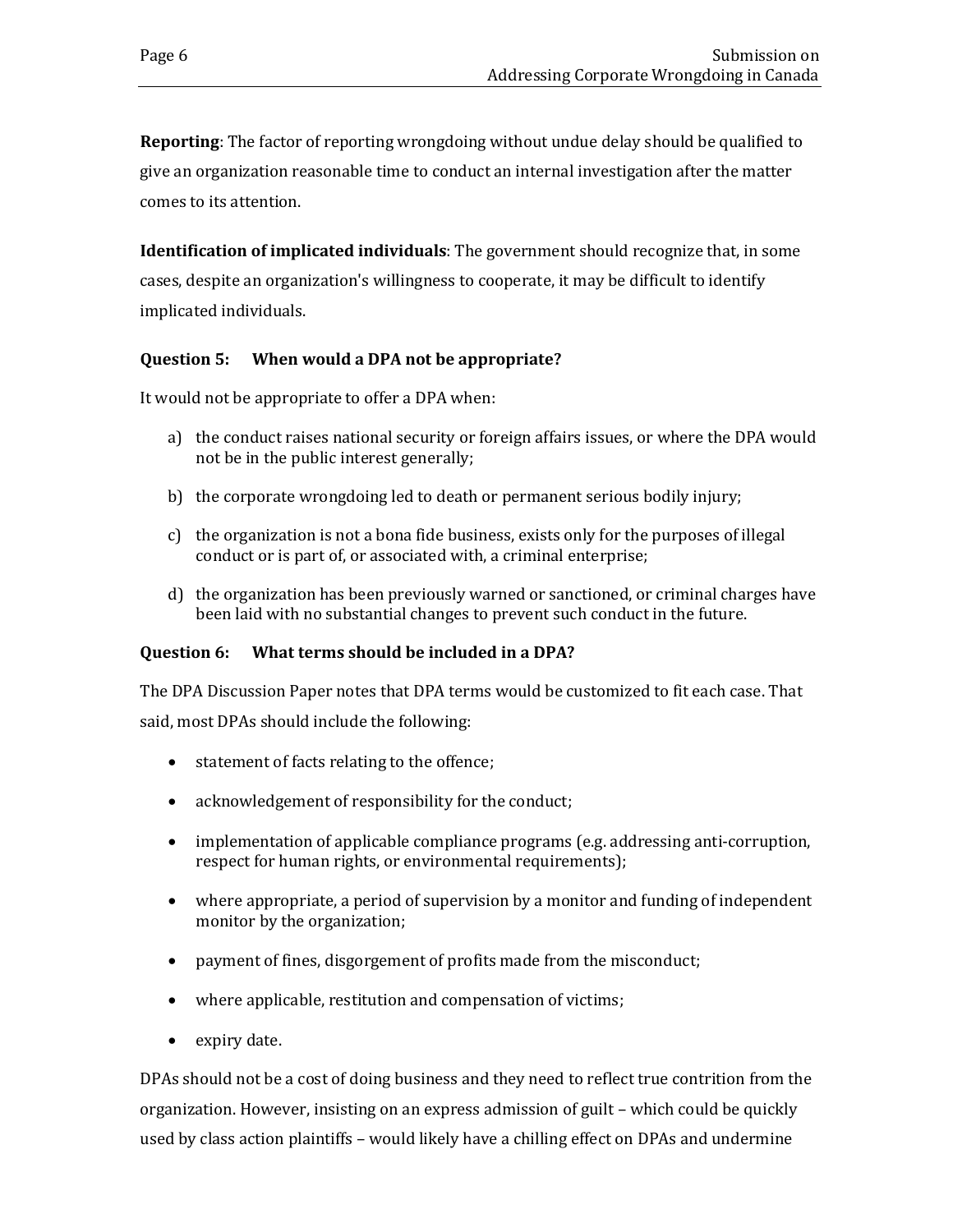their very purpose. We suggest a regime similar to the UK where no express admission of guilt is required, though agreement on fundamental facts, compensation of victims and a commitment to remediation is required.

Again, the flexibility to tailor the terms of a DPA would allow the Crown to negotiate an agreement that achieves the goals of law enforcement while recognizing an organization's potential exposure to civil litigation.

**Accuracy of information**: The suggested warranty in the DPA Discussion Paper on the accuracy of the information provided during negotiations should be qualified as to the "best of the organization's knowledge after due inquiry."

**Guidance material**: In the interests of transparency and promoting certainty, the government should issue and regularly update a policy statement on DPAs similar to the Competition Bureau's Leniency Program Bulletin. Similarly, once the government has experience with DPAs, it should issue a template DPA to give potential applicants a sense of what to expect.

#### **Question 7: What factors should be taken into account in setting the duration of a DPA?**

The duration of a DPA will turn on the circumstances of each case. We recommend that each DPA should have an expiry date and the following factors should be taken into account in setting its duration:

- duration of the underlying wrongful conduct;
- if the organization made a good faith attempt to reform its business practices (as evidenced by corrective actions);
- if the organization is a repeat offender.

The presumption of innocence is suspended during the negotiation of a DPA. A DPA involves an acknowledgement of responsibility (or an agreement not to contest the Crown's allegations) and a formal commitment to rectify the action that caused the wrong in the first place. As such, the "suspension" of a prosecution while the DPA takes effect cannot be for a prolonged period and a party wishing to use a DPA must do so expeditiously. Therefore, we recommend that a time period for the negotiation of a DPA be established up front.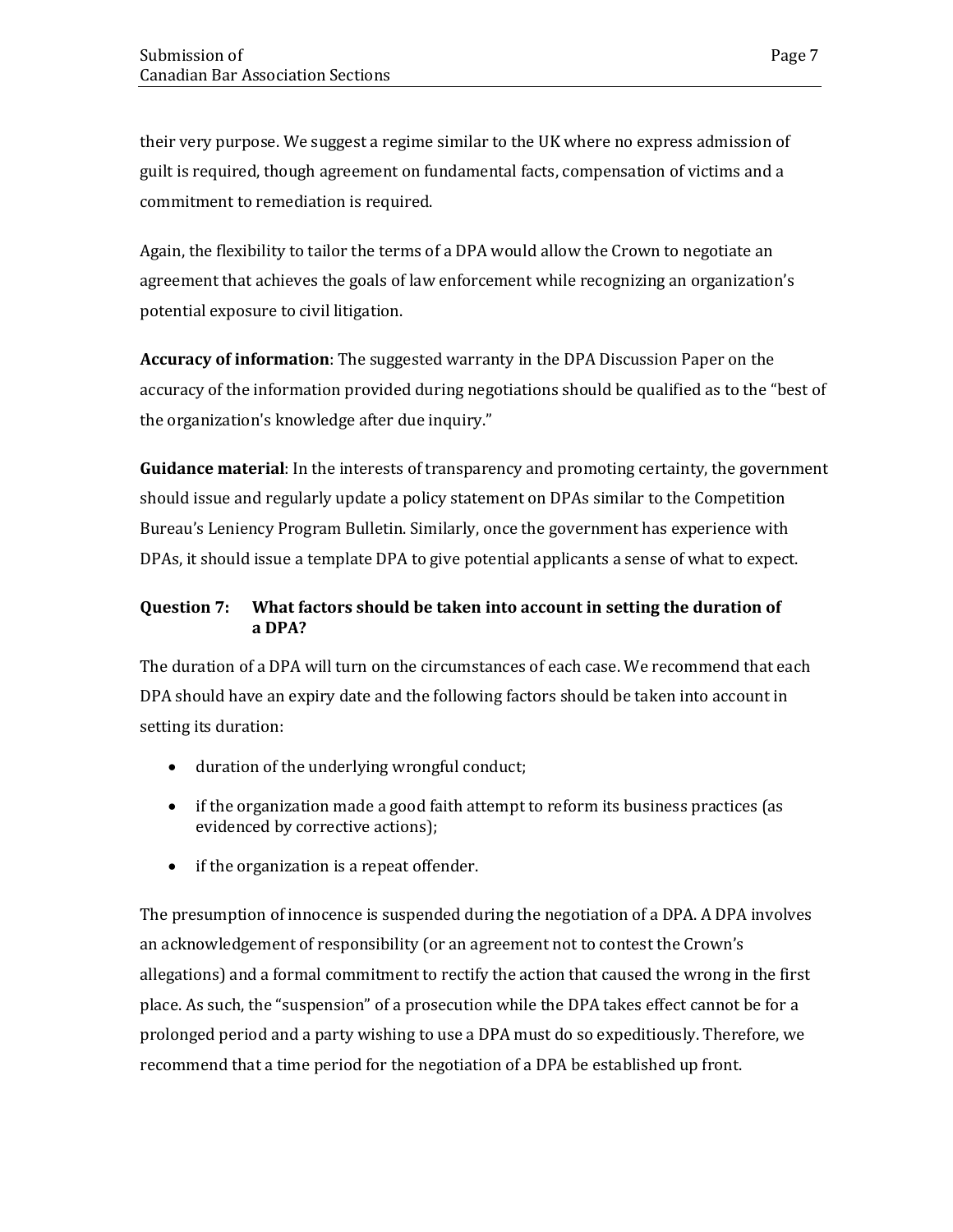#### **Question 8: Under what circumstances should publication be waived or delayed?**

A careful balance needs to be maintained between ensuring public confidence in DPAs as a tool to combat economic crime and giving organizations certainty and confidentiality to negotiate the DPA. Organizations are less likely to come forward if their position might be compromised with early publication of facts, etc. Therefore, there should be no publication in the initial stages of the DPA negotiation. Moreover, the process should respect settlement privilege that applies in negotiating pleas or alternative resolutions with the Crown.

It would generally be appropriate for the government to announce when it has entered into a DPA and indicate the relevant conduct and key terms, but not necessarily file the entire DPA (as some terms may be commercially confidential)9.

This would provide a degree of transparency, enable victims to seek redress and allow customers, suppliers and potential business partners to make their own decisions on whether to deal with the organization.

Ultimately, the prosecution should have the flexibility to waive or delay publication and publish selected parts of the DPA.

#### **Question 9: How should non-compliance be addressed?**

Generally, there should be flexibility to address the specific circumstances of non-compliance. Serious instances of non-compliance demonstrating lack of corporate resolution to comply with the DPA may warrant criminal charges, or extension or termination of the DPA. On the other hand, isolated or technical violations may warrant less onerous measures, such as warnings or renegotiated terms of the DPA.

The prosecutor should give the organization an opportunity to address allegations of noncompliance. If repeated incidents are beyond the organization's control, it may be useful to renegotiate some terms of the DPA.

Given that the Crown best knows its case and the chief issues, we recommend that a determination of non-compliance be made by a prosecutor in consultation with any compliance monitors. The Crown is in a good position to know if a proposed compliance plan is in earnest and if it will address the issue that caused the wrongdoing in the first place.

 $\overline{a}$ <sup>9</sup> This could be similar to the model in France under La loi sur la transparence, la lutte contre la corruption et la modernisation de la vie économique, commonly referred to as Sapin 2.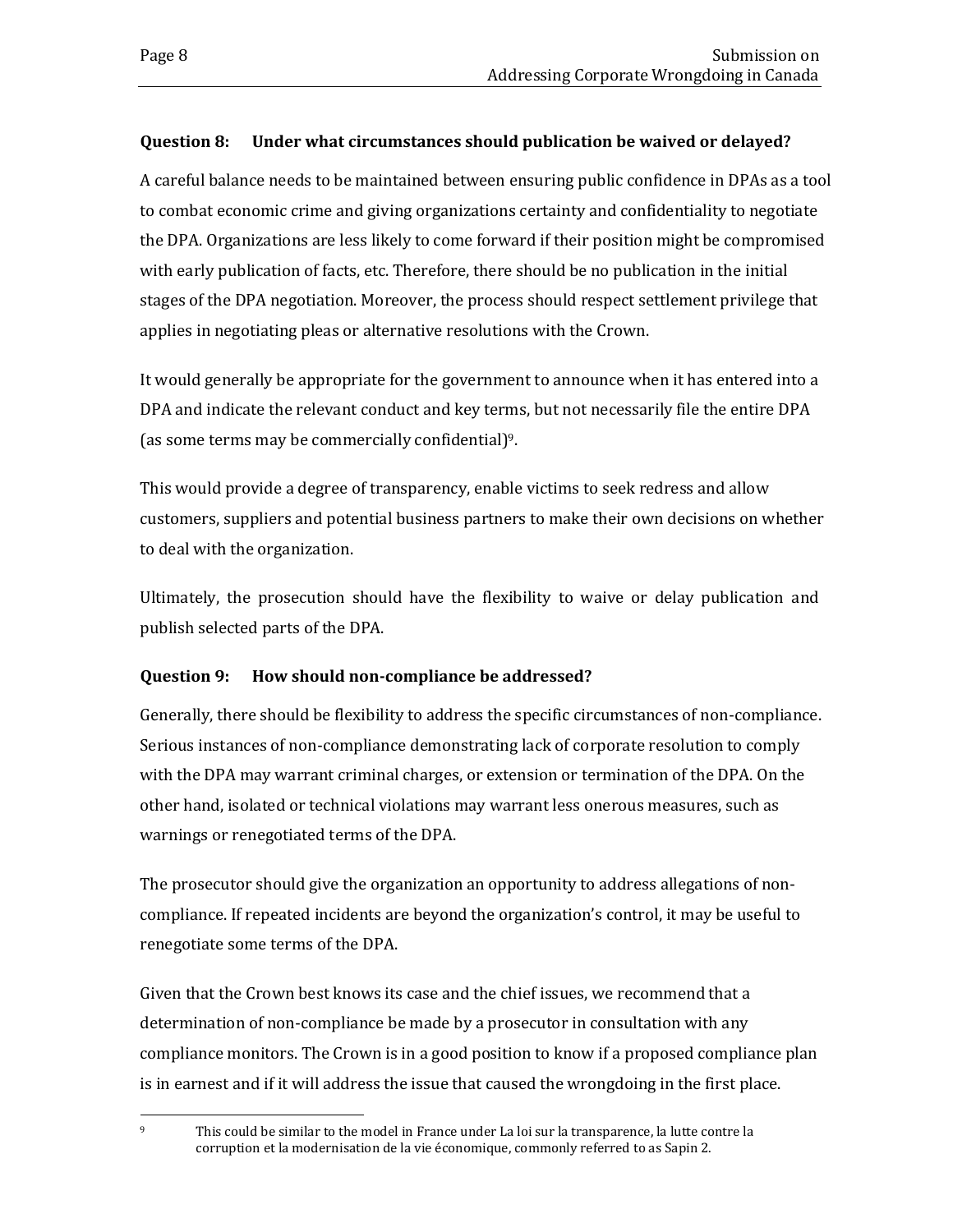When it appears that a DPA will not be successfully negotiated, we recommend that new Crown counsel be appointed to alleviate concerns of bias and that the prosecution move swiftly to trial.

#### **Question 10: When should facts disclosed during DPA negotiation be admissible in a prosecution against a company?**

Prosecution against the cooperating organization

An accused person has a right to silence pursuant to section 11(c) of the *Charter of Rights and Freedoms* and the right to a fair trial pursuant to section 7. Relevant cases<sup>10</sup> confirm that a person or a corporation11 cannot be compelled to incriminate themselves and that settlement privilege applies in negotiations with the Crown relating to a potential resolution.12 As such, any information gleaned in the course of a DPA negotiation should never be used in subsequent proceedings against the organization.

The government should provide assurances to this effect, similar to those in the Competition Bureau's Leniency Program Bulletin.<sup>13</sup>

Should a DPA negotiation fail, we also recommend that new Crown counsel be appointed to ensure that any information communicated during the course of the negotiations remain outside the scope of the prosecution. However, if charges are laid against individuals responsible for the wrongdoing, then this material may be relevant and admissible.

Prosecution against another organization

Facts disclosed during DPA negotiations could be admissible in a prosecution against another company or rogue employees for other crimes, subject to the law on settlement privilege and any necessary measures to protect the credibility and proceedings against the "confessing" corporation.

 $\overline{a}$ <sup>10</sup> R. v. White [1999] 2 S.C.R 417; R. v. Nedelcu [2012] 3 S.C.R.311

<sup>11</sup> Section 2 of the *Criminal Code* defines a "person" to include an "organization". The definition of "person" is included under the definition of "everyone". The definition of "organization" includes a company, firm or corporate body.

<sup>12</sup> *R. v. Delchev*, 2012 ONSC 2094, at para. 19.

<sup>&</sup>lt;sup>13</sup> Where a leniency applicant withdraws from the Leniency Program at any time before concluding a plea agreement, the applicant is assured that the information provided under the Leniency Program will not be used directly against it and will be treated as either confidential or settlement privileged. See Competition Bureau Bulletin – The Leniency Program (September 29, 2010) para. 34.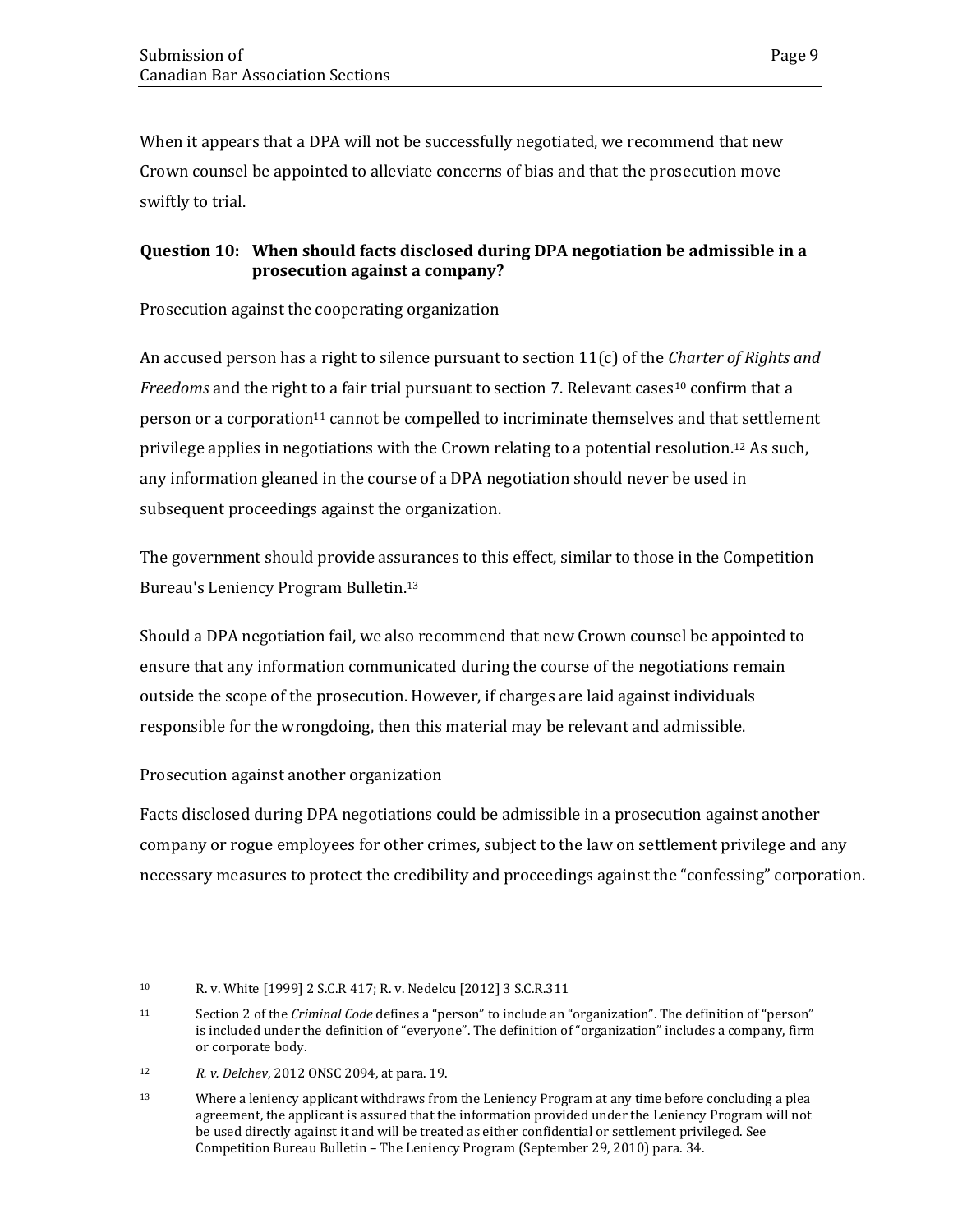#### **Question 11: How should compliance monitors be selected and governed?**

Where compliance monitoring is required, the selection of independent monitors should be based on agreed criteria. Independent compliance monitors should report directly to the prosecutor but be engaged and compensated by the organization. The selection process used in the Integrity Regime by Public Services and Procurement Canada (PSPC) could serve as a model. Independent compliance monitors could be of great assistance to the DPA process and would relieve the already large burden put on Crown counsel.

However, active compliance monitors may not always be required and periodic certified reports subject to audit may be sufficient. Again, there should be flexibility to fit the particular circumstances.

#### **Question 12: What use should be made of compliance monitoring reports?**

Compliance monitoring reports provide an effective review of implementation programs. However, they should not form part of the DPA.

If court oversight is part of Canada's DPA regime, these reports could be used in the same way a probation report is used in sentencing – to inform the court of the organization's compliance and appropriateness of remedial measures. These reports should not inhibit the efforts of an organization trying to right a wrong.

#### **Question 13: Under what circumstances should victim compensation (i.e. anticipatory restitution) be included as a DPA term?**

As a general principle, it is appropriate to include victim compensation where applicable.

It may be appropriate to limit victim compensation under a DPA to persons who suffered direct harm (e.g., the customer whose contract was subject to a bribe), but not to shareholders of the organization entering into the DPA.

Any anticipatory restitution should take into account other actions and proceedings before the courts (to the extent possible where multiple jurisdictions are involved). For example, if the government imposes a material fine, such as a penalty fully reflecting the profit earned from the misconduct, in some cases, it may not be appropriate to impose further restitution.

The DPA regime should be flexible enough to allow for charitable donations but not establish an expectation or bias towards them. The selection of the charity and use of the funds by the recipients are often problematic.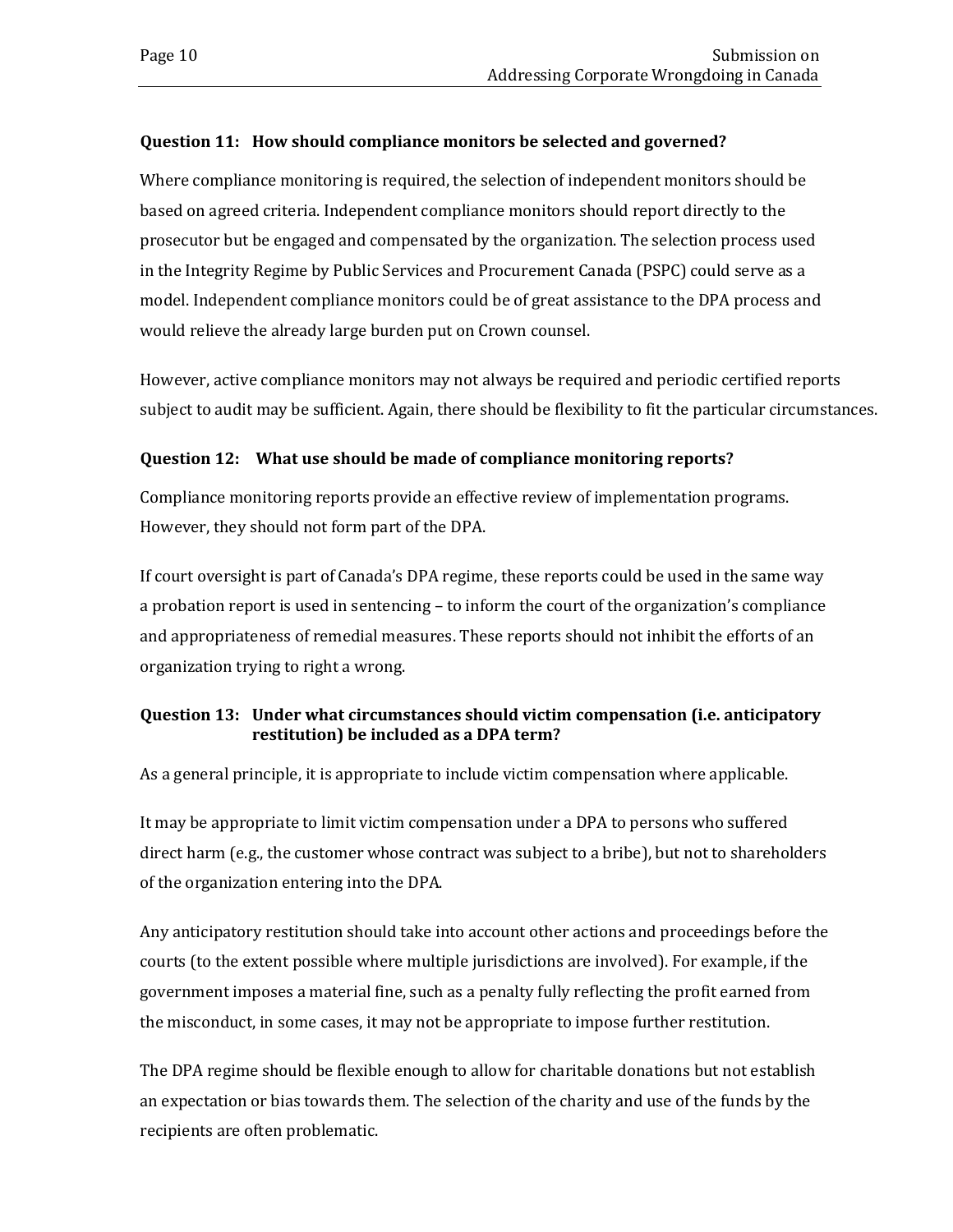## <span id="page-14-0"></span>**III. INTEGRITY REGIME**

#### **Question 1: To what extent, if any, should the duration of ineligibility and/or suspension be modified to ensure appropriateness while continuing to mitigate risk?**

In general, we recommend building more flexibility into the regime. The duration of ineligibility and suspension should be commensurate with the public interest, the seriousness of the misconduct and the organization's willingness to redress the misconduct. To this end, the factors considered when deciding to offer a DPA to an organization would also be relevant to its debarment (see question 4 of the DPA regime above).

An automatic five to ten year debarment carries significant consequences and may effectively dissolve a firm that is highly dependent on government contracts. Discretion to modify the term of ineligibility (and even waive debarment) could avoid overly punitive outcomes negatively impacting blameless persons.

Imposing a fixed temporal ban also departs from the approach taken by most other countries and organizations, including the World Bank, which uses discretionary and criteria-guided policies in assessing debarment periods. Since the existing Integrity Regime does not consider mitigating factors or remedial measures when assessing a debarment period, the regime does not encourage companies to cooperate. This is contrary to approaches taken by many regulators (including the Ontario Securities Commission and the U.S. Department of Justice) in formalizing credit for cooperation policies.<sup>14</sup>

For example, an automatic ten year suspension currently applies if a supplier provides a false or misleading certification or declaration. A more practical approach could be to limit the automatic suspension to failures to disclose charges or convictions for *specified offences* by the supplier or its *controlled* subsidiaries. Suspension for failures to disclose charges or convictions for a *broader category of offences* or a *broader category of affiliates* would be a discretionary decision. In those cases, PSPC could evaluate all the circumstances and have the option to not disqualify the supplier or to reduce the period of ineligibility.

This flexibility would be even more important if the government does not proceed with DPAs, which presumably are intended, in part, to offer an opportunity to negotiate a resolution that addresses criminal conduct but avoids application of the Integrity Regime.

l

<sup>14</sup> See CB[A Letter t](http://www.cba.org/Our-Work/Submissions-(1)/Submissions/2015/January-to-May/Government-of-Canada-(Public-Works)-Integrity-Fram)o Minister Diane Finlay of PWGSC dated April 9, 2015. [\(http://ow.ly/beqn30gEJXp\)](http://ow.ly/beqn30gEJXp)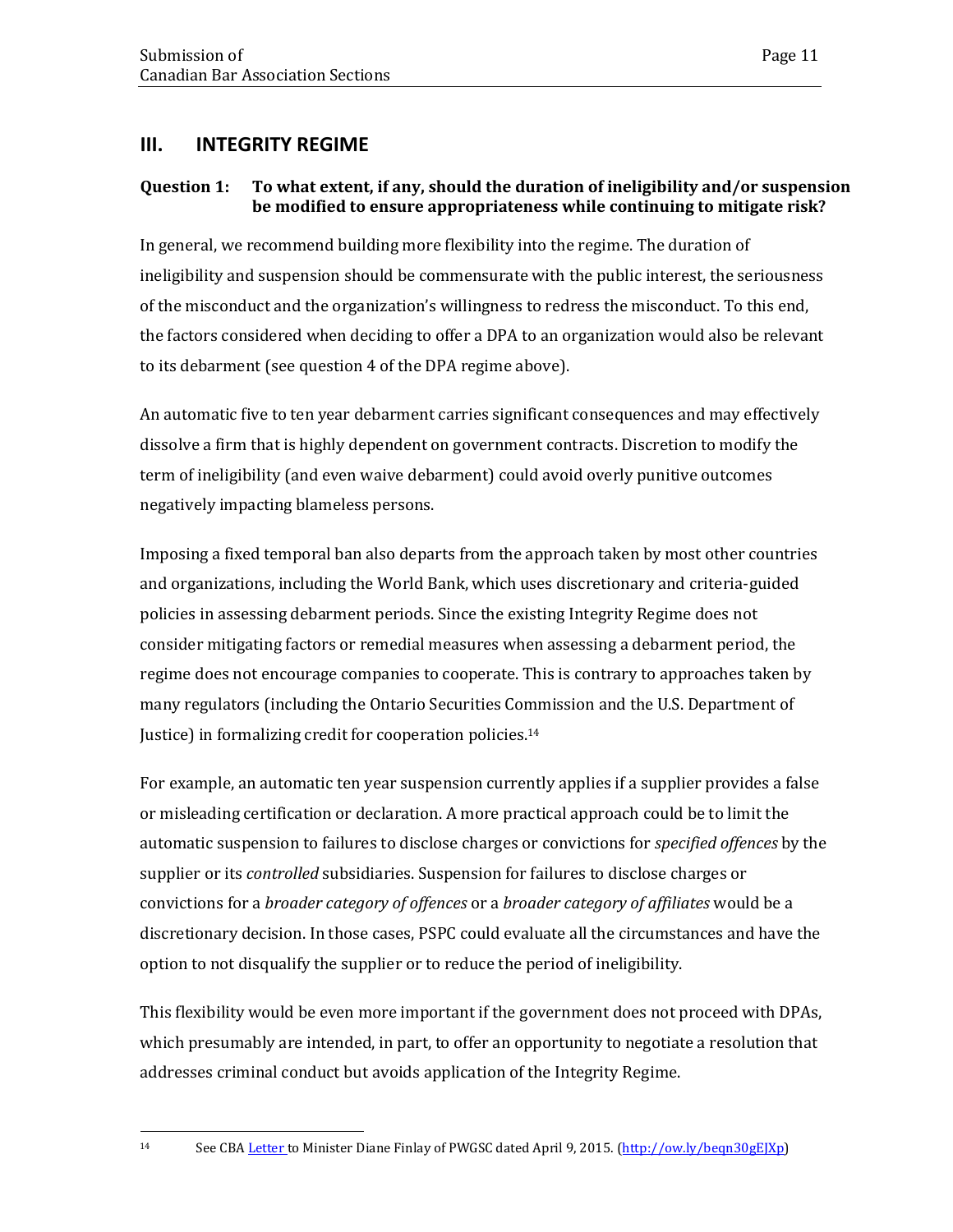$\overline{a}$ 

We suggest that the government align its procurement ineligibility and suspension guidelines to that of its major trading partners and specifically to the US.

In addition, we recommend that the government incorporate an exemption to align the Integrity Regime with pre-existing cooperation programs, particularly in the competition area. From October 2010 to November 2012, an express exemption under the Integrity Regime provided that participants in a "leniency program" were not subject to debarment. This exemption served an important public policy goal as it preserved the strong incentive for organizations to cooperate with the Competition Bureau.15 However, in November 2012, the government, without significant consultation, removed this exemption from the regime.

This 2012 policy change discouraged many companies from cooperating with the Competition Bureau, since it could result in debarment from federal contracting for a long time. Competition counsel now regularly advise clients about the risks and benefits of applying for immunity or leniency, including the fact that cooperation with the Bureau and participation in the Leniency Program may subject them to a lengthy debarment. An organization may decide not to cooperate with the Bureau and assume the risk of defending criminal charges merely to avoid the potentially devastating consequences of debarment.

The Immunity and Leniency Programs are some of the Competition Bureau's most important and effective tools for discovering, investigating and prosecuting criminal anti-competitive conduct. We encourage the government to reinstate the exemption that existed prior to 2012 to exempt participants in the Competition Bureau's Immunity and Leniency Programs from debarment.

<sup>15</sup> These concerns arises largely in connection with a voluntarily plea by a participant the Leniency Program, since a participant in the Immunity Program is not required to plead to an offence under the *Competition Act*. In a 2013 Memorandum of Understanding, PWSGC agreed it would not disqualify a party under the Integrity Regime that had been granted immunity under the Bureau's Immunity Program. See MOU between Competition Bureau and PWSGC regarding the Prevention, Detection, Reporting and Investigation of possible Cartel Activity (May 30, 2013), s. 4.

However, with subsequent amendments to the Integrity Regime, PWSGC may now temporarily suspend any party that "admits guilt" to a listed offence for 18 months, and a participant under the Immunity Program is generally required to admit the underlying elements of the offence to participate in the program. As a result, it is unclear whether the earlier 2013 MOU would preclude a suspension based on an immunity applicant's admission of guilt in accordance with existing and future requirements of the Immunity Program, particularly since the Immunity Program is currently under review by the Bureau. We encourage the government to confirm that the policy embodied in the MOU 2013 continues to apply under the current regime, as well as to incorporate this understanding expressly in any revised policy.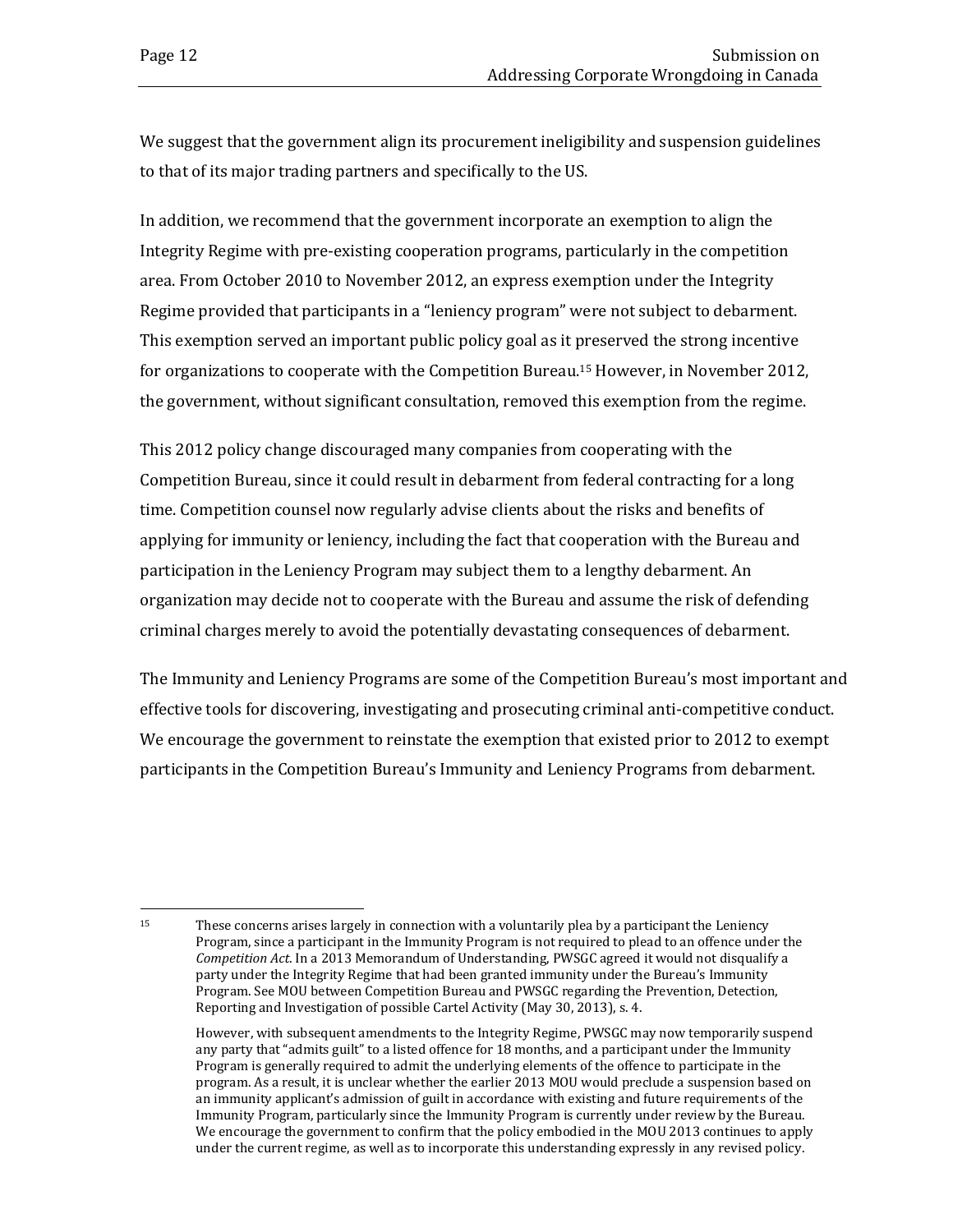#### **Question 2: How could the exercise of greater discretion be built into the Integrity Regime to address issues associated with periods of ineligibility? What factors should be considered in determining whether a supplier should benefit from discretion?**

Rendering an organization ineligible is a serious action and debarment should not be imposed unless it is clearly in the public interest. The following factors should be considered in determining whether a supplier should benefit from discretion to avoid debarment that the Integrity Regime would otherwise impose:

- Has the organization put in place appropriate standards of conduct and internal compliance controls, including review procedures as well as ethics and compliance training programs?
- Did the organization bring the misconduct to the attention of the government in a timely manner?
- Did the organization engage in a full investigation of the ineligibility?
- Has the organization agreed to an appropriate penalty and agreed to make restitution related to the offending activity?
- Has the organization taken appropriate action against the individuals responsible for the misconduct?
- Does the organization's senior management acknowledge the seriousness of the misconduct and have fully supported measures to prevent recurrence?
- Is the organization a repeat offender

In addition, the debarment regime should incorporate additional elements of due process. A debarment can have devastating consequences for a business, innocent employees and other stakeholders. PSPC should incorporate the following enhanced procedural protections:

- An opportunity to make submissions as to whether debarment is justified in the circumstances;
- A procedure to appeal the debarment;
- A procedure to revise or modify the debarment terms;
- Under certain circumstances, a procedure to seek to have the debarment lifted following a set period where the entity has demonstrated rehabilitation and a strong record of compliance;
- The publication of additional enforcement guidelines that govern PWGSC's discretion, such as the factors considered in imposing a debarment based on the existence of charges alone, and the factors considered in negotiating an "administrative agreement".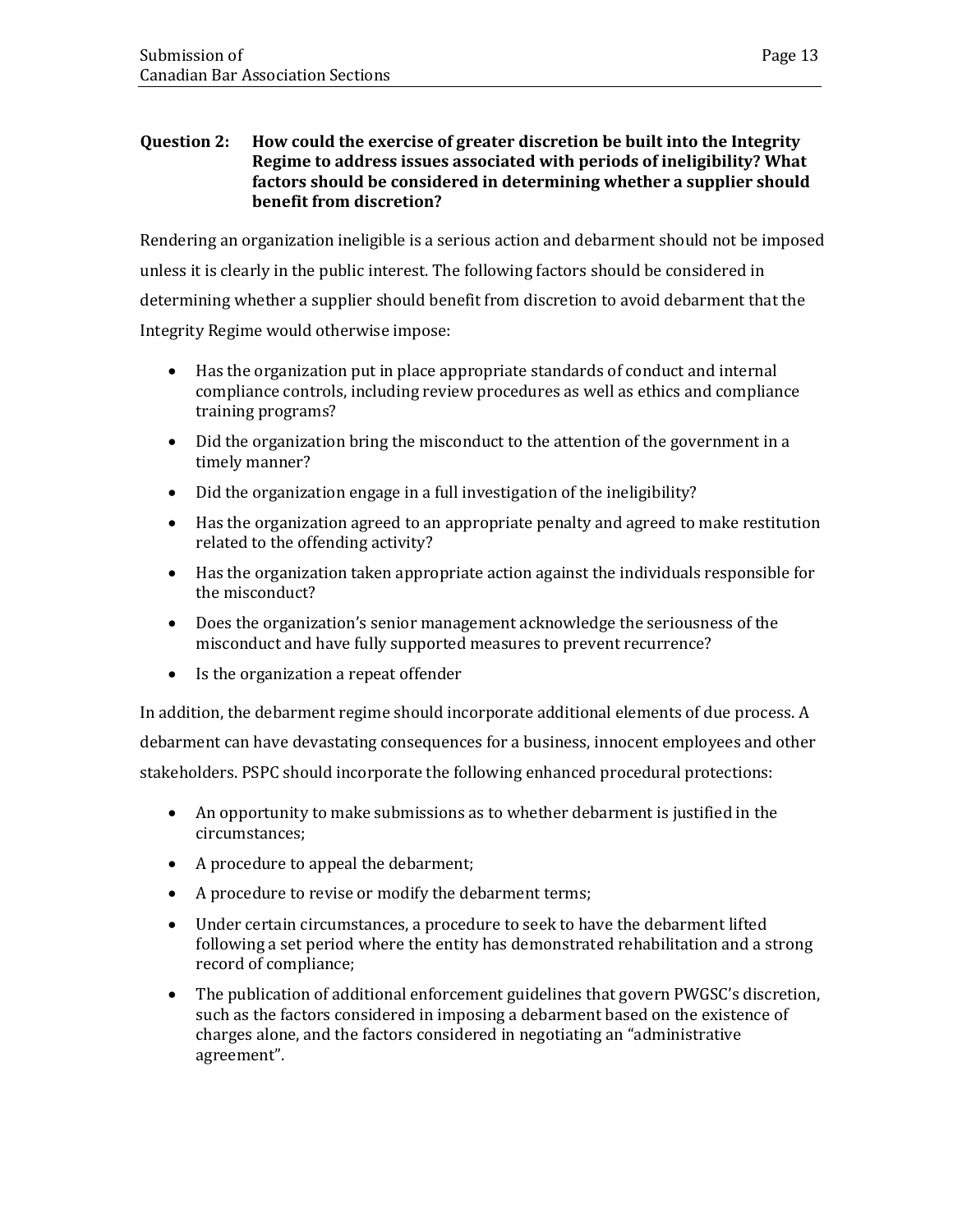#### **Question 3: Are there other offences that call into question the integrity of a supplier that should be considered for inclusion within the Ineligibility and Suspension Policy? If so, what are they?**

The government should be careful when adding offences to the Integrity Regime. An Integrity Regime that takes into account civil or provincial offences, other federal offences related to corporate wrongdoing, mere allegations or debarment decisions in other jurisdictions should not be made without full regard for the jurisprudence, leniency provisions and rules of other jurisdictions.

#### **Question 4: What factors should be considered in determining whether new offences should be included?**

The government should consider offences where the misconduct indicates a lack of integrity that directly impacts the responsibility of the government as a contractor.

#### **Question 5: At what point should the Government of Canada consider actions regarding corporate wrongdoing when making a determination of suspension or ineligibility? What wrongdoing or action would warrant a federal response?**

The government should not suspend or render ineligible an organization based only on allegations of corporate wrongdoing.

A determination of debarment (suspension or ineligibility) before charges or conviction may violate due process rights. However, if a disqualification is on the basis of a contractual violation (e.g., failure to perform) the government could take that into account.<sup>16</sup>

As noted above, the Integrity Regime should reinstate the exemption for competition leniency programs in existence from October 2010 to November 2012. The Integrity Policy should also expressly state that a corporation may not be debarred by virtue of entering into a DPA or applying for (or receiving) immunity or leniency under competition or antitrust laws. One reason for entering into a DPA , in particular, is to avoid debarment, but the Integrity Regime Discussion Paper suggests that the government might debar an organization even in the absence of a charge or conviction.

 $\overline{a}$ 

<sup>&</sup>lt;sup>16</sup> While some jurisdictions, such as the US, permit debarment before charges or convictions in specific circumstances, the regime requires adherence to a specific process (e.g., adequate evidence to support suspension).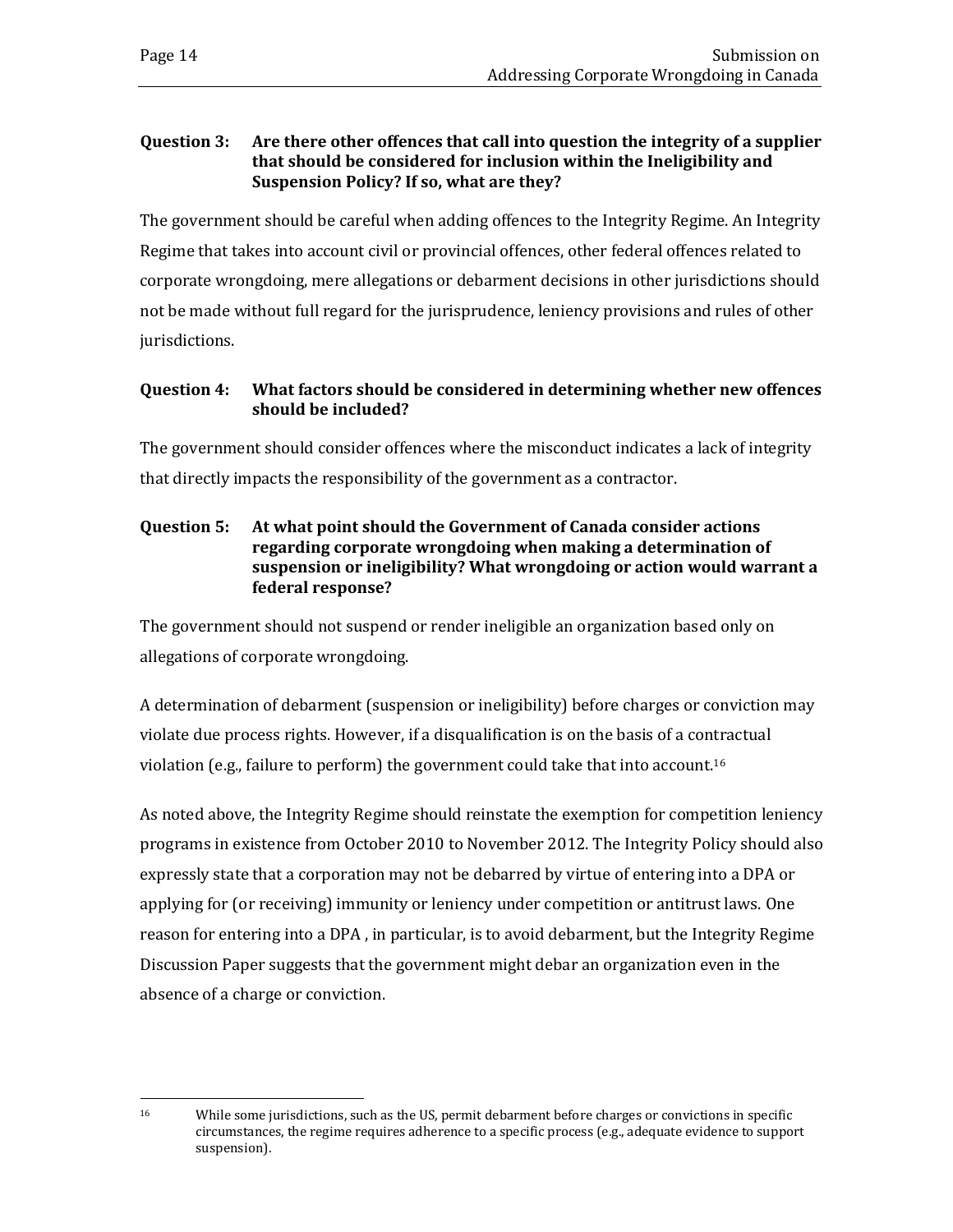Section 7(d) of the Integrity Regime raises a similar issue with its potential to suspend a supplier for admitting guilt. As noted above, it is not clear how this provision operates in light of PWGSC's 2013 Memorandum of Understanding with the Competition Bureau.

In addition, it should be expressly provided that a supplier is not required to advise PSPC that it admitted guilt to a *Competition Act* offence when applying for immunity or leniency under one of the Competition Bureau's programs. These admissions are made on a confidential basis and disclosure would undermine the Competition Bureau's cooperation policies.

#### **Question 6: How should Integrity Regime determinations of ineligibility be applied to non-procurement federal services?**

In our view, Integrity Regime determinations of ineligibility should not be applied to nonprocurement federal services. A debarment determination is based on a myriad of factors and may be a nuanced decision. It would be inequitable to allow one unfavourable decision on public procurement to deny a Canadian company access to other government services.

#### **Question 7: What impact should a debarment decision made in another jurisdiction or by another organization have on a supplier's status under the Integrity Regime?**

Debarment decisions in other jurisdictions or by another organization should not have an automatic impact on a supplier's status under the Integrity Regime. It is crucial that PSPC retain discretion to make its own determination.

The Discussion Paper refers to the practice of cross debarment by the five multilateral development banks (MDBs). This is an especially questionable practice that would sacrifice the jurisdictional independence of Canadian federal agencies. It also results in *ad hoc* decision making that may be subject to the policy priorities of other governments.

Cross debarment can lead to confusion between jurisdictions who are parties to cross debarment agreements and those who are not party to the provisions in other jurisdictions. Further, the Government of Canada's criteria and process to determine eligibility will likely differ from those of MDBs.

If an organization is debarred by a provincial agency using similar criteria to the Government of Canada, it may make sense for the federal government to consider that decision. The reverse is also true. If a provincial agency, such as the Quebec's *Authorité des Marchés Financiers* does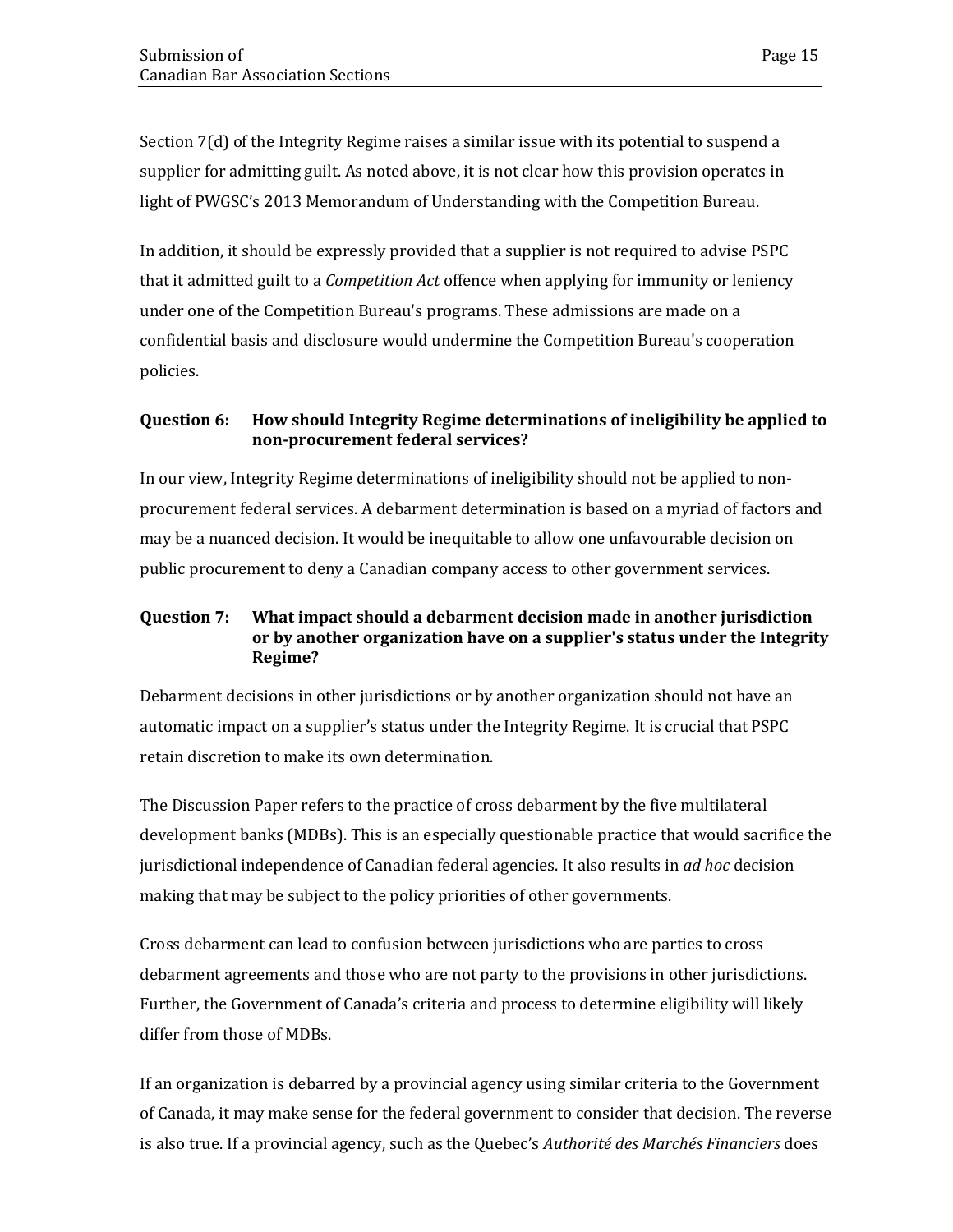not debar an organization, using its own criteria, the Government of Canada could consider this provincial decision as it relates to the supplier's status under the Integrity Regime.

#### **Question 8: What type of measures should be taken to preclude those with known membership in or associations with organized crime from being awarded a federal contract or real property agreement?**

We reiterate that the government should generally not take actions to preclude, suspend or debar on the basis of mere allegations.

#### **Question 9: Should application of the Integrity Regime be broadened to include federal entities beyond departments and agencies? What factors should be considered when determining what other organizations should be required to adopt the Integrity Regime?**

Provided the Integrity Regime itself has an appropriate balance, we have no objection to expanding the scope of government contracts subject to the Integrity Regime to other federal entities.

The Integrity Regime Discussion Paper points to Crown corporations. As the Integrity Regime may impose significant burdens on some Crown corporations, we recommend that it be left to individual Crown corporations to decide whether to opt in to the Integrity Regime.

#### **Question 10: How could the Government of Canada use the Integrity Regime to achieve other social, economic or environmental policy objectives?**

To the extent that the scope of debarment offences moves away from offences directly relevant to government contracting, the rationale for debarment may become less clear.

While the goal is laudable, using debarment to achieve other social, economic and environmental policy objectives could create uncertainty and inadvertently limit the number of companies prepared to bid on government contracts. Broader debarment adversely affects not only the debarred company, its employees and shareholders, but also taxpayers who are left with a less competitive process and may pay more or receive lower quality services.

If the government wants to take a wider scope of offences into account, it should consider issuing guidance on the weight it will give to such offences, rather than rendering an organization completely ineligible regardless of the type of offence.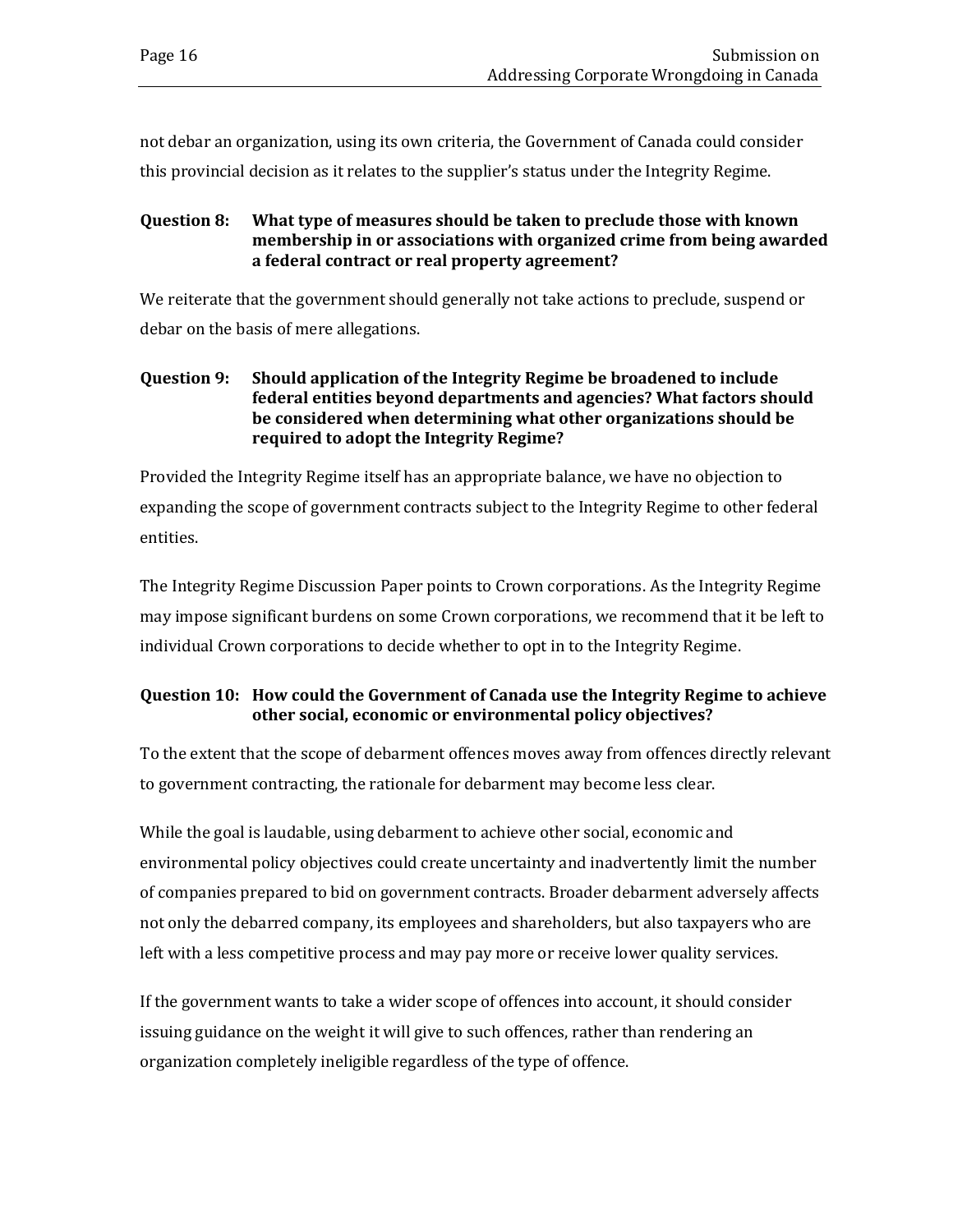When making procurement decisions, the government could encourage the participation of corporations that adopt corporate social responsibility norms such as:

- well-funded enforceable programs that promote robust health and safety requirements, living wages and diversity in their warehouses, factories and offices around the world.
- taking an active role in tracking their own greenhouse gas emissions and looking for ways to reduce those emissions, and transition to renewable energy;
- corporate social responsibility certifications.

## **IV. OTHER COMMENTS**

#### Importance of promoting cooperation

The existing Integrity Regime does not promote cooperation with authorities. Its punitive consequences – five to ten years debarment from bidding or working on federal contracts (with a potential cascading effect on provincial governments, foreign governments and private sector contracts) – preclude many companies from reporting misconduct.

By discouraging cooperation, the Integrity Regime makes it harder for companies to dismiss employees for misconduct: establishing employee misconduct publicly in court (where the employee opposes the "for cause" termination) exposes the company to potential debarment.

On the other hand, if the company quietly dismisses the employee and pays compensation rather than prove "cause" publicly in court – to minimize the debarment risk under the Integrity Regime, the company may appear to be rewarding an employee for the wrongdoing. Also, the absence of a safe-harbour for coming forward may expose companies to blackmail by current or former employees who are aware of misconduct – their own or that of other employees.

The Integrity Regime should have a safe-harbour provision for self-disclosure and should not punish companies that have disavowed their employee's misconduct in ways that make it clear that no others in the company had any criminal intent to commit the misconduct.

#### Certificates of compliance

Given the significant consequences of debarment, the government should ensure that the Integrity Regime is clear and well defined. For example, it is difficult for corporations to provide the requisite certificates of compliance in the bidding and contracting process given